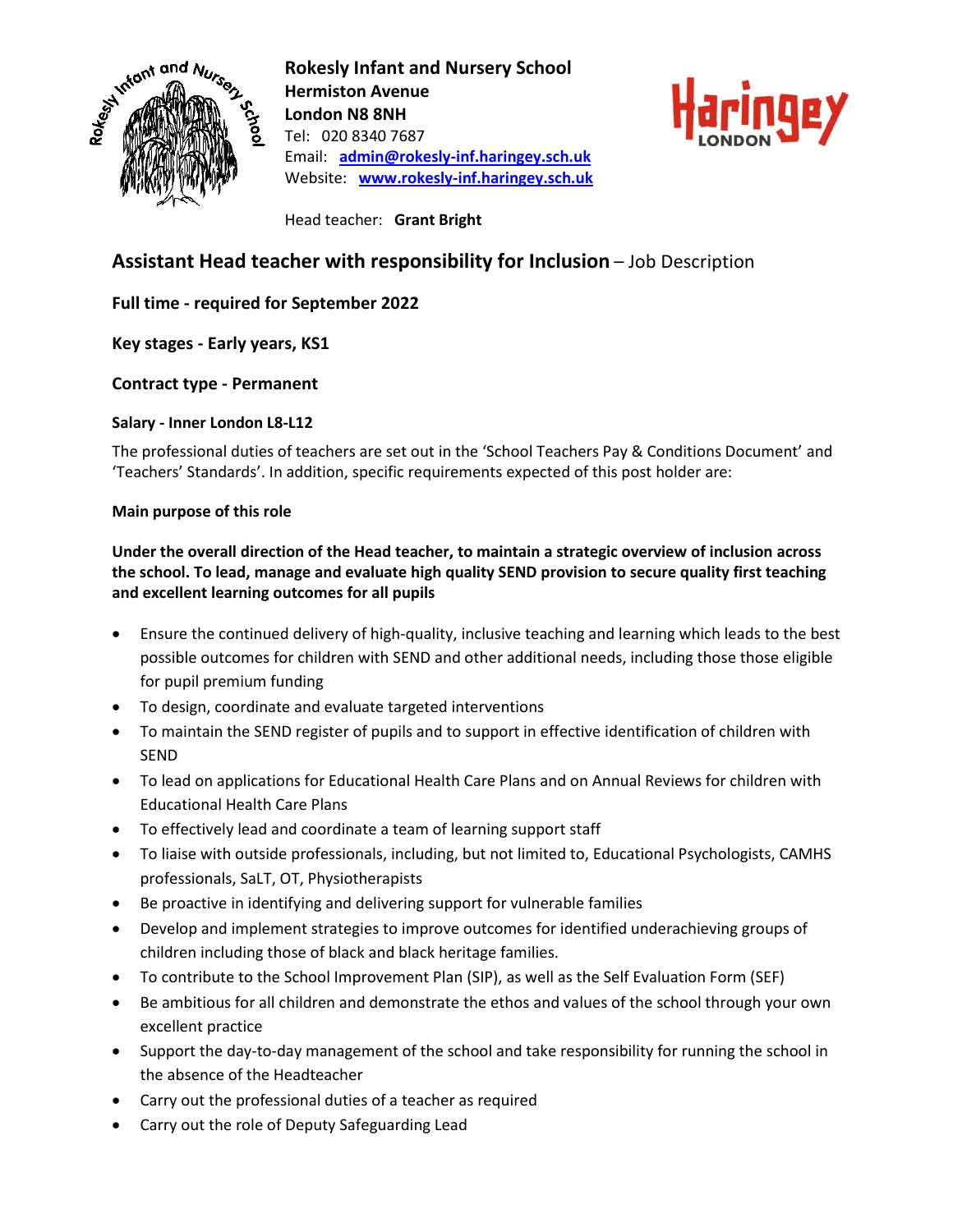## **1. Leadership**

- Maintain a strategic overview of inclusion across the school, collaborating with others and motivating them towards shared goals which will drive school improvement
- Work in partnership with the Headteacher, other leaders and governors to formulate and implement an ambitious school vision and related aims and objectives, and to lead and manage change towards meeting these goals
- Work in partnership with the Headteacher and other leaders to ensure robust self-evaluation (SEF) of school performance - including by analysing attainment and progress, identifying trends, strengths and areas for development as comparable to national and local data
- Contribute to the school development planning process by being proactive in identifying priorities; formulating, implementing and reviewing appropriate plans and policies; and driving improvements across the whole school
- Develop, implement and review priorities and action plans and evaluate the impact of interventions
- To work with all stakeholders to secure a commitment to the vision and direction of the school
- To lead assemblies
- To play a full role in the wider Senior Leadership Team of the school

# **2. Developing Self & Others**

- Be an excellent role model, promoting high expectations of self and others and contributing to a collaborative learning culture which embraces continuous improvement
- Promote a culture of inclusion within the school community where all views are valued and taken into account
- Be reflective, demonstrating a desire to improve and learn and taking account of feedback from others
- Keep abreast of current research, theory and practice in relation to inclusive teaching and learning
- Secure the active involvement of staff in their own learning, by facilitating and delivering appropriate professional development
- Coach and mentor staff as part of a performance review cycle
- Manage your workload and that of others to ensure an appropriate work/life balance

# **3. Teaching and learning**

- Take a lead role in ensuring an ethos of challenge and support where all children can achieve success
- Provide in class support and advice on SEND teaching strategies, for colleagues; this may include observation and feedback, team teaching or teaching whilst being observed.
- To ensure that all staff understand their statutory duty to all identified SEND children
- Be an excellent role model, exemplifying high quality, inclusive teaching which is sensitive to the needs and vulnerabilities of children, raises achievement, guides children to become reflective and independent learners and inspires others
- Ensure the effective monitoring of inclusive practice across the school, challenging and supporting underperformance and actively participating in Pupil Progress Reviews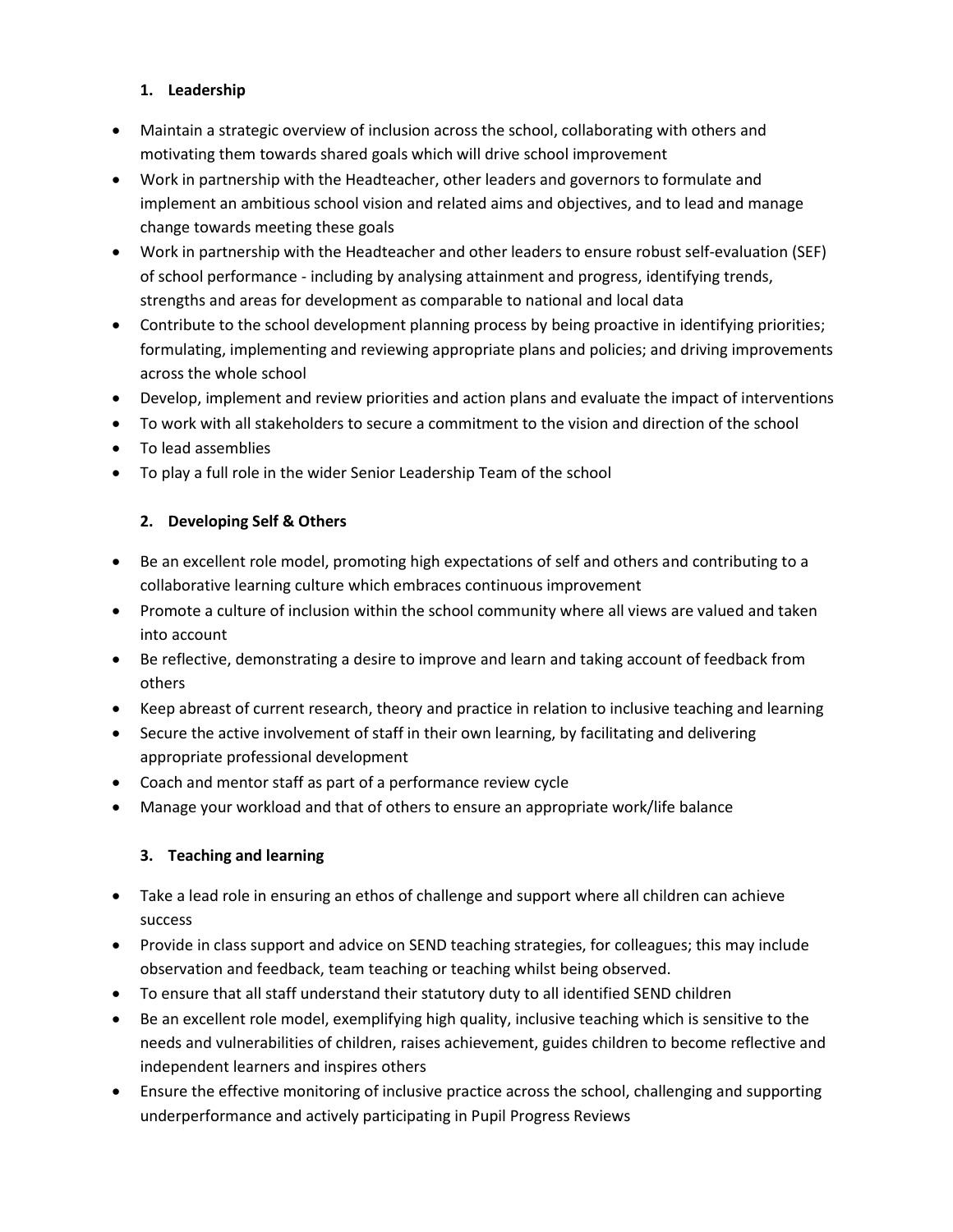- Develop and maintain a whole school provision map which ensures a clear overview of programmes and interventions for different groups of children across the school
- Maintain a clear overview of the progress of children with additional needs and their access to the curriculum through leading regular inclusion meetings
- Maintaining a clear overview of assessment procedures and outcomes for groups of children with additional needs in line with school policies and statutory requirements and ensuring that interventions are appropriately targeted
- Being committed to recognising and nurturing the skills and talents of all children within a creative curriculum

## **4. Working in partnership**

- Contribute to strengthening the school community and promote collaborative working within and beyond the school
- Recognise and respect the contributions that colleagues, parents/carers, volunteers and governors can make to the academic development and wellbeing of children
- Build and maintain relationships with children, parents, staff, outside agencies and members of the wider community and communicate effectively with them
- Seek opportunities to involve parents and the wider community in enriching learning experiences for children and adults
- Work with leaders to build and maintain a school culture and curriculum which promotes inclusion and equality and reflects the richness and diversity of the school's community
- Work with the Headteacher and other senior leaders to collaborate with other schools and organisations in order to share expertise and bring positive benefits to each other
- Work with the Governing Body to enable it to meet its responsibilities, including by attending and contributing to Governors' meetings.

## **5. Management**

- Oversee inclusion and support the Headteacher in the smooth day-to-day management of the school, deputising in their absence
- Support the behaviour policy of the school and be a role model for others
- Ensure that resources, including the deployment and timetabling of staff, effectively and efficiently support inclusion across the school
- Contribute to ensuring appropriate Health and Safety requirements are met, including where appropriate, supervising children outside teaching hours
- Carry out the role of Deputy Safeguarding Lead

## **6. Other Responsibilities**

Whilst every effort has been made to explain the main duties and responsibilities of the post, each individual task undertaken may not be identified

The post holder will be expected to comply with any reasonable request from the Headteacher to undertake work of a similar level that is not specified in this job description

The post holder will be working in a developing environment and will therefore be expected to undertake other appropriate duties as required for the effective operation of the school